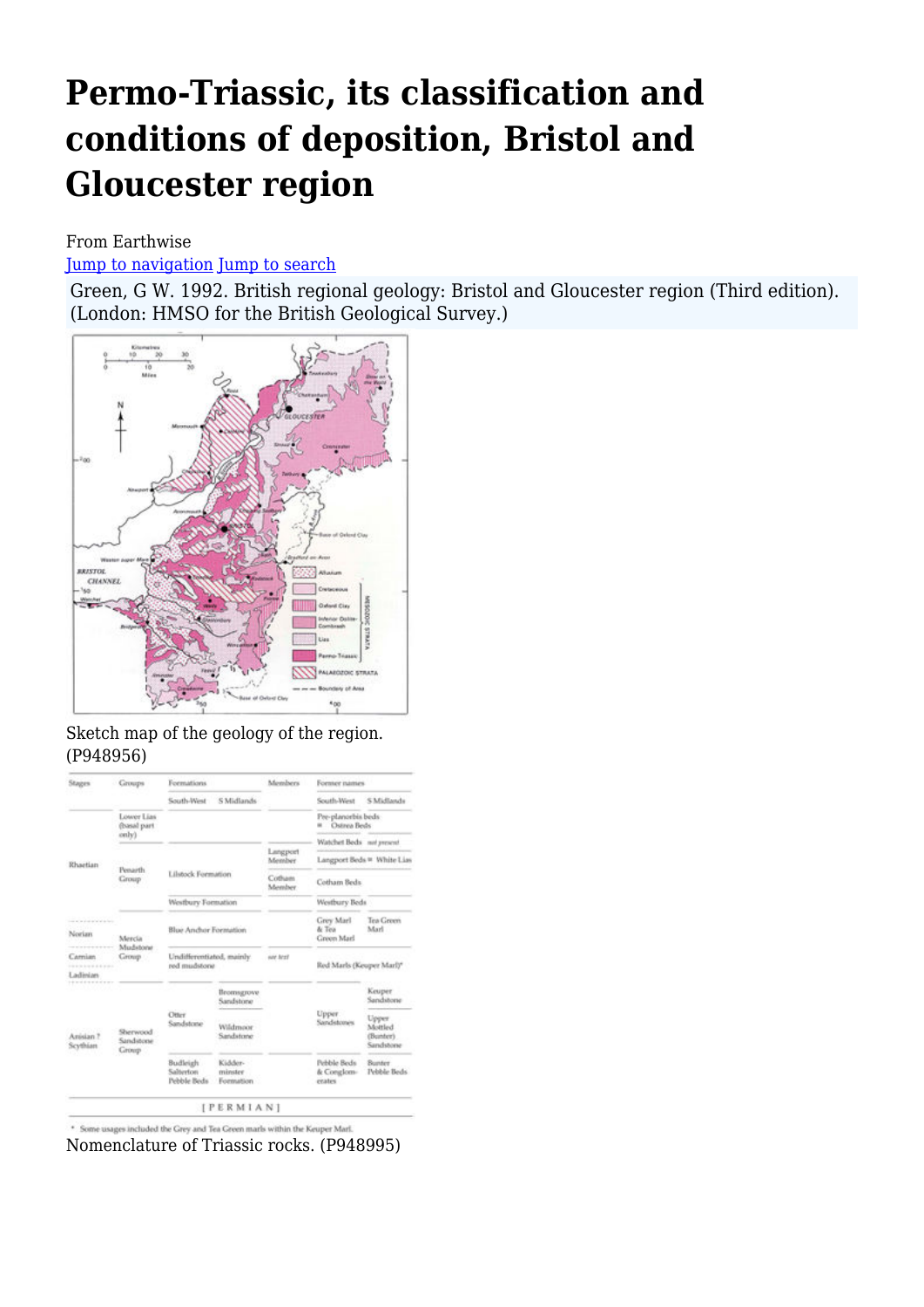

Unconformities at Woodhill Bay, near Portishead, Avon. B. Between the Dolomitic Conglomerate (Triassic) and the Lower Old Red Sandstone. (P006749)

Since the early days of geology the term 'New Red Sandstone' has been used to describe the dominantly red-bed continental rocks laid down in Britain during the Permian and Triassic periods. The survival of the term reflects the difficulty of subdividing these rocks. In the present region, gently dipping New Red Sandstone strata rest with marked angular unconformity upon a deeply eroded land surface of folded pre-Permian rocks. The outcrop distribution is shown in [P948956.](http://earthwise.bgs.ac.uk/images/0/0e/P948956.jpg)

The Permo-Triassic sandstones represent the thickest accumulation of any one sediment type to be deposited anywhere within the region in post-Carboniferous times, and the complete Permo-Triassic sequence is thicker than the sum of all the succeeding sediments in the region. The site of maximum sedimentation was within the Worcester and Central Somerset basins. These were actively subsiding grabens or half-grabens during early Permo-Triassic times, but during the middle and later part of the Triassic period sedimentation spread beyond their earlier confines. The thickest sequence is in the Worcester area, a short distance to the north of the present region, where some 2.5 km of sediments accumulated.

# **Classification**

[P948995](http://earthwise.bgs.ac.uk/images/d/df/P948995.jpg) shows the current and former nomenclature of the Triassic rocks of the district. The terms 'Keuper' and 'Bunter', which had both lithostratigraphical and chronostratigraphical connotations, have been replaced by new lithostratigraphical names (Warrington et al.,  $1980$ <sup>[\[1\]](#page--1-0)</sup>. Rhaetic, a term also bearing such connotations, has been abandoned and the name Penarth Group has been substituted. Rhaetian, a standard stage of the Triassic Period is not an equivalent of this. The other standard stages, which are based on ammonite stratigraphy in marine rocks elsewhere in Europe and Asia, are not generally applicable in the region, where fossils are scarce in the largely nonmarine sequence. Spores are potentially the best fossils for erecting a biostratigraphy despite their often poor state of preservation in the oxidised rocks.

Rocks of presumed Permian age occur locally at the base of the New Red Sandstone succession within the region, but the main part of it is Triassic in age. From the base, the Triassic succession is divided into three major divisions; the Sherwood Sandstone, Mercia Mudstone and Penarth groups. The base of the Sherwood Sandstone Group is marked by the first major widespread influx of pebbly debris, and is assumed to be approximately synchronous throughout the area. At outcrop, south of the region, the influx is marked by the Budleigh Salterton Pebble Beds, and in the Midlands by the 'Bunter Pebble Beds', the latter now given a variety of local names [\(P948995\)](http://earthwise.bgs.ac.uk/images/d/df/P948995.jpg). Between the outcrops in these areas, scattered boreholes in the south-west and north of the present region have encountered gravelly and pebbly beds at this stratigraphic level.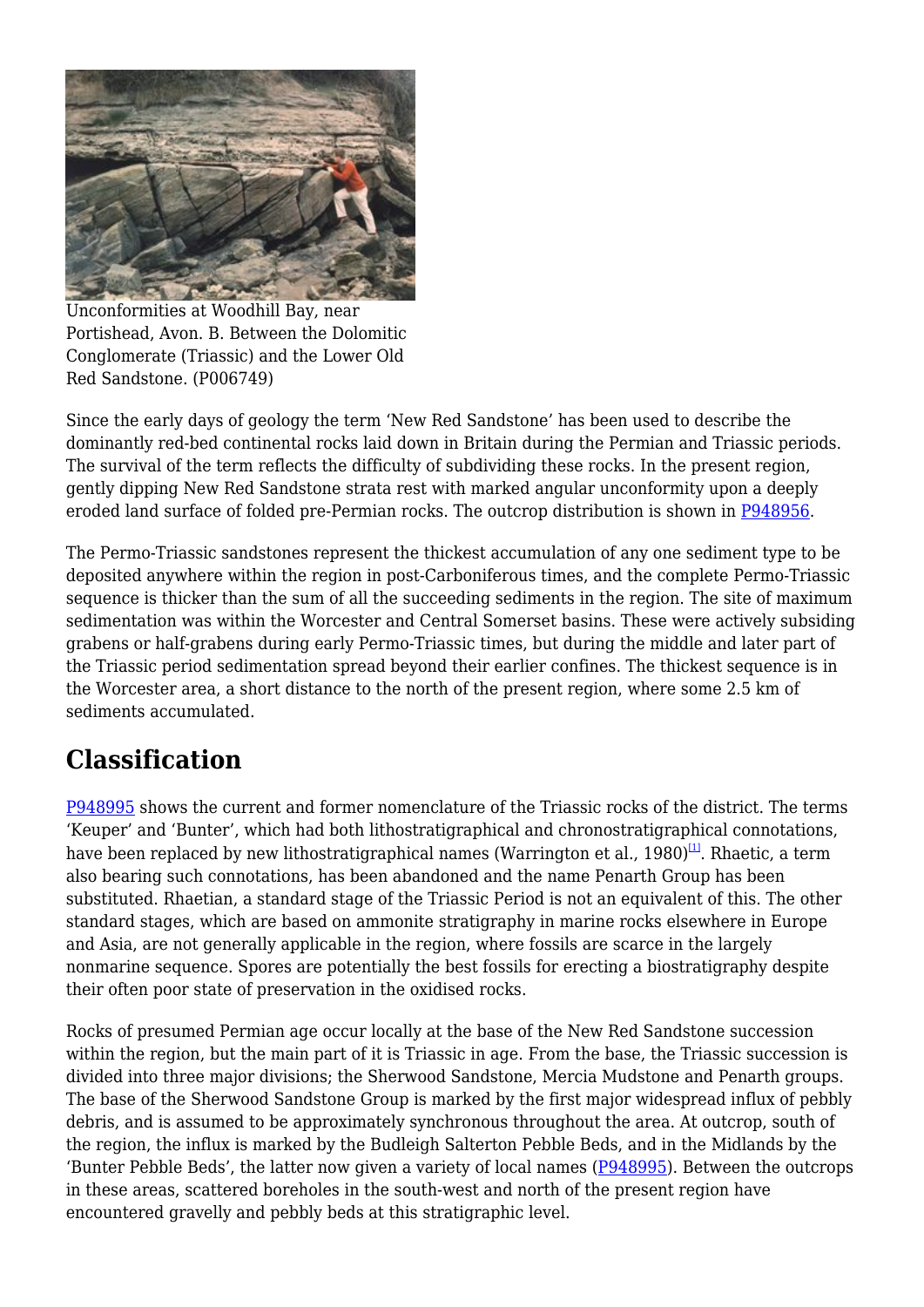The top of the Triassic is now taken immediately below the first appearance of the ammonite genus Psiloceras, which occurs slightly above the base of the Lower Lias.

# **Conditions of deposition**

The Variscan orogeny created the floor of Palaeozoic rocks on which the Permian and Triassic sediments accumulated. The early stages in the process of erosion of this landmass cannot be reconstructed, but it is known that by early Triassic times the Coal Measures had, in places, been stripped off to expose Carboniferous Limestone. Thus, when traced from the east Devon coast towards Williton and Puriton, the basal Triassic conglomerates are found to contain an increasing quantity of pebbles of Carboniferous Limestone. In early Triassic times the Mendips and the Bristol Coalfield formed a hilly tract north of the Central Somerset Basin, with the west Somerset and Devon highlands on the west. In the north, another basin lay between the Malvern Fault Belt and the Vale of Moreton 'Axis'. The detritus from the eroded highlands, either borne by the wind or washed down by torrents after sudden storms, accumulated in the deeper parts of both these basins.

By late Triassic times a considerable thickness of sediment, comprising sandstone overlain by silty mudstone, had accumulated in this way. Thin beds of grey- green calcareous sandstone and silty sandstone ('skerries') in the latter indicate local, but often widespread, fluvatile and/or lacustrine incursions. At certain periods the concentration of brines by evaporation of saline lakes gave rise to deposits of gypsum and rock salt (halite), collectively known as 'evaporites'. At the same time, thick screes of angular and rounded rock debris accumulated on the mountain slopes and as outwash fans in front of the mountains, which flanked the basins. These deposits in the Bristol and Mendip areas are known as the Dolomitic Conglomerate [\(P006749\)](http://earthwise.bgs.ac.uk/images/3/34/P006749.jpg). Within the areas of high relief, such as the Mendips, the debris filled narrow wadis, 100 m or more in depth, comparable in dimensions to present day gorges such as Burrington Combe or Ebbor Gorge. Individual boulders, many tons in weight, are present in the screes banked against steep cliffs of Carboniferous Limestone, and can, for instance, be seen in the Bridge Valley Road section in the Avon Gorge and along the coast between Portishead and Clevedon.

The Dolomitic Conglomerate, which has an extensive distribution, passes laterally into rocks varying from early to late Triassic in age and is therefore regarded as a diachronous marginal facies. It was found resting on Carboniferous rocks in the western part of the Severn Tunnel, and is well developed in the Portskewett–Caldicot area. South-west of Chepstow it attains a considerable thickness and forms the English Stones, Ladybench and other reefs and benches in the Severn Estuary, where it rests upon Coal Measures sandstone. Flanking the Carboniferous Limestone over much of Gwent and parts of Broadfield Down and the Mendips, however, the marginal facies consists in places of hard pink and yellow impure dolomite that apparently represents highly altered, much comminuted primary carbonate debris.

Where breccias derived from the larger uplands passed outwards onto the more deeply eroded surface of the Coal Measures, huge spreads of Dolomitic Conglomerate were deposited. For example, a 13 km-wide deposit extends northwards across the relatively flat surface of the Coal Measures from the foot of the Mendips.

By late Triassic times the accumulation of rock debris on the slopes of the areas of high relief, and the deposition of sand and silty mud in the interior basins, had created a great plain and substantially reduced the surface relief. The closing phase of deposition of the red mudstones was marked by an increasing number of green beds, which may indicate a gradual amelioration of the climate as humid periods became longer and more frequent. There is good evidence that the sculpting of the pre-Permian land surface was due to desert erosion. Where the red mudstones and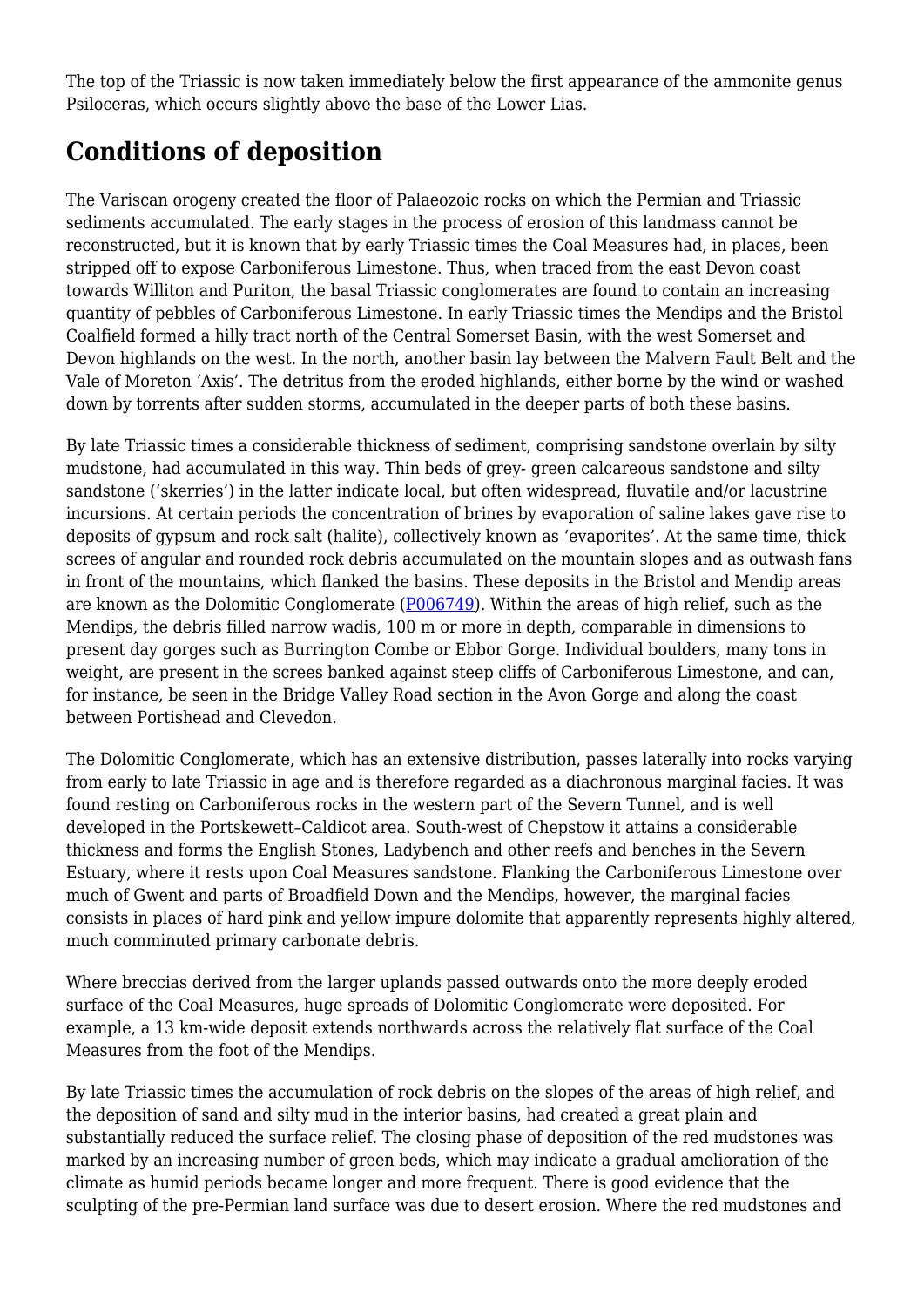Dolomitic Conglomerate have been eroded away, the northern face of the Mendips rises at the present day as a great reddened wall of steeply dipping, patchily dolomitised limestone. Similar steep faces are found around Broadfield Down and in other denuded limestone hills. They are believed to be close to their Permian form. In the absence of a rainfall sufficiently persistent to maintain streams on the limestone areas or to remove the limestone in solution, stream erosion would tend to become concentrated on the softer and less pervious Coal Measures. In periods of long drought, wind erosion on the plain would also tend to maintain rather than reduce the slope of the limestone cliffs.

Well-rounded grains of quartz, of probable aeolian origin, and fragments of Carboniferous Limestone occur in the sandstone beds in the red mudstones. Together with extensive reddening of the sub-Permian rocks, they indicate desert conditions. Where the Dolomitic Conglomerate is absent and the red mudstones overlie the Coal Measures, a vivid red sandstone containing hematite (known as red ochre) commonly occurs at the base of the Mercia Mudstone Group. The hematite is believed to be derived from the oxidation of pyrite in the Coal Measures shales.

The fauna and flora of the New Red Sandstone indicate a terrestrial depositional environment. Few fossils are found in the red rocks. The bones of terrestrial reptiles, principally from fissure deposits, include small lepidosaurs and archosaurs, and include the sphenodontids Clevosaurus hudsoni and Kuehneosaurus latus. The deposits filling fissures in karst areas and palaeo-caves in Carboniferous Limestone are of uncertain age, but palynomorphs at one locality suggest a late Triassic age.

Fossils, including the crustacean Euestheria, the teeth of sharks (Hybodus) and the lung fish Ceratodus, and also trace fossils and plant remains including miospores, have been reported from the Arden Sandstone, the most widespread of the 'skerries' in the mudstone succession. A record of a unique tooth (Hypsiprymnopsis rhaeticus) from the late Triassic Blue Anchor Formation near Watchet, in west Somerset, was regarded by Boyd Dawkins (1864) as of mammalian origin.

Finally, in the late Triassic, the surface was inundated by the advancing waters of the Rhaetian sea, a widespread and important event usually called the Rhaetian Transgression. This heralded a period of marine sedimentation that was to last throughout most of the Mesozoic Era. The marine Rhaetian fauna, which appears in greatest numbers and variety in the black shale of the Westbury Formation, consists largely of thin-shelled bivalves, associated with echinoids, ophiuroids and gastropods. The succeeding Cotham Member of the Lilstock Formation marks the establishment of a shallow sea with a calcareous-mud floor or, locally, a lagoon only infrequently entered by marine organisms. When the water bodies dried out, mud-cracked layers were formed, while remaining pools of fresh or brackish water were colonised by algae, liverworts, crustacea and ostracods. Incursions by the sea led to the formation of thin beds with marine shells.

This period of intermittent marine incursions gave way to permanent marine conditions, represented by the Langport Member of the Lilstock Formation, and the Lower Lias.

[Classification](http://earthwise.bgs.ac.uk/index.php/Permo-Triassic,_its_classification_and_conditions_of_deposition,_Bristol_and_Gloucester_region#Classification)

[Conditions of deposition](http://earthwise.bgs.ac.uk/index.php/Permo-Triassic,_its_classification_and_conditions_of_deposition,_Bristol_and_Gloucester_region#Conditions_of_deposition)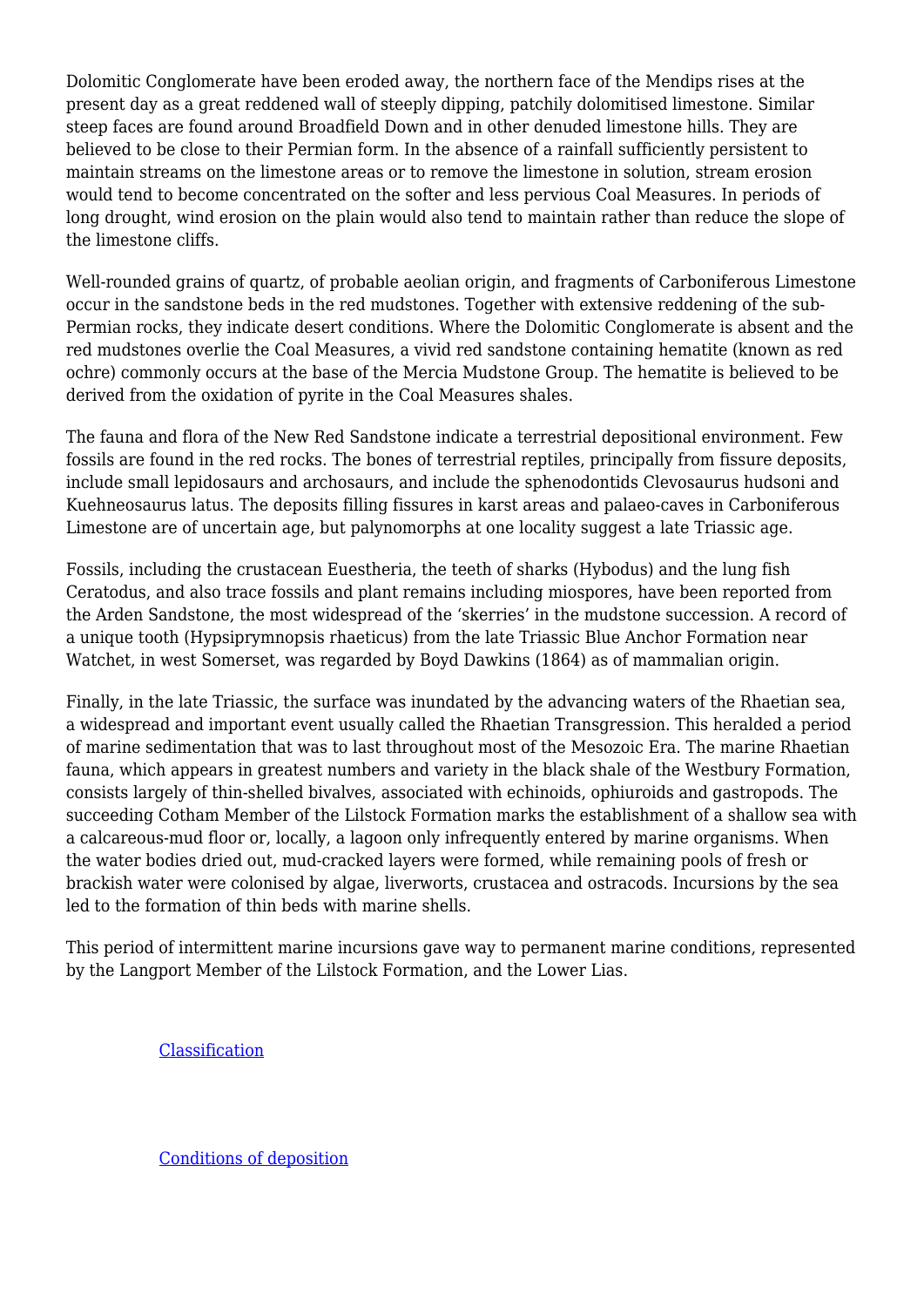[Permo-Triassic Sandstones](http://earthwise.bgs.ac.uk/index.php/Permo-Triassic_Sandstones,_Bristol_and_Gloucester_region)

[Mercia Mudstone Group](http://earthwise.bgs.ac.uk/index.php/Mercia_Mudstone_Group,_Permo-Triassic,_Bristol_and_Gloucester_region)

[Penarth Group](http://earthwise.bgs.ac.uk/index.php/Penarth_Group,_Permo-Triassic,_Bristol_and_Gloucester_region)

### **References**

1. [↑](#page--1-0) Warrington, G, Audley-Charles, M G, Elliott, R E, Evans, W B, Ivimey-Cook, H C, Kent, P E, Robinson, P L, Shotton, F W, and Taylor, F M. 1980. A correlation of Triassic Rocks in the British Isles. *Special Report of the Geological Society of London*, No. 13.

Retrieved from

'http://earthwise.bgs.ac.uk/index.php?title=Permo-Triassic, its classification and conditions of dep osition, Bristol and Gloucester region&oldid=34459' [Category](http://earthwise.bgs.ac.uk/index.php/Special:Categories):

• [Bristol and Gloucester region](http://earthwise.bgs.ac.uk/index.php/Category:Bristol_and_Gloucester_region)

## **Navigation menu**

#### **Personal tools**

- Not logged in
- [Talk](http://earthwise.bgs.ac.uk/index.php/Special:MyTalk)
- [Contributions](http://earthwise.bgs.ac.uk/index.php/Special:MyContributions)
- [Log in](http://earthwise.bgs.ac.uk/index.php?title=Special:UserLogin&returnto=Permo-Triassic%2C+its+classification+and+conditions+of+deposition%2C+Bristol+and+Gloucester+region&returntoquery=action%3Dmpdf)
- [Request account](http://earthwise.bgs.ac.uk/index.php/Special:RequestAccount)

#### **Namespaces**

- $\bullet$  [Page](http://earthwise.bgs.ac.uk/index.php/Permo-Triassic,_its_classification_and_conditions_of_deposition,_Bristol_and_Gloucester_region)
- [Discussion](http://earthwise.bgs.ac.uk/index.php?title=Talk:Permo-Triassic,_its_classification_and_conditions_of_deposition,_Bristol_and_Gloucester_region&action=edit&redlink=1)

 $\Box$ 

#### **Variants**

#### **Views**

- [Read](http://earthwise.bgs.ac.uk/index.php/Permo-Triassic,_its_classification_and_conditions_of_deposition,_Bristol_and_Gloucester_region)
- [Edit](http://earthwise.bgs.ac.uk/index.php?title=Permo-Triassic,_its_classification_and_conditions_of_deposition,_Bristol_and_Gloucester_region&action=edit)